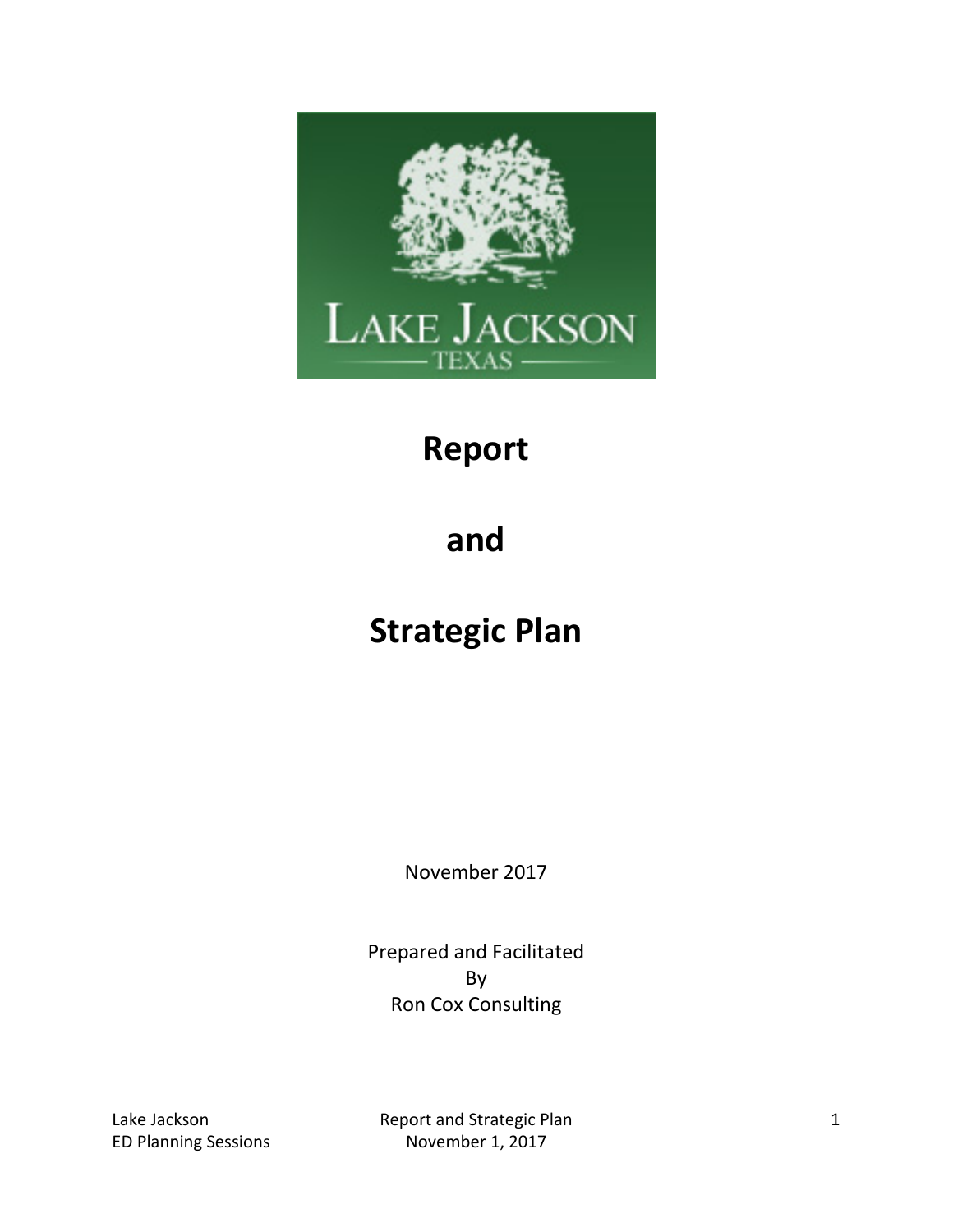

### **REPORT AND STRATEGIC PLAN ECONOMIC DEVELOPMENT WORKSHOPS**

### **LAKE JACKSON DEVELOPMENT CORPORATION**

#### **2017**

#### **Introduction**

In November 2014, the Lake Jackson Development Corporation (LJDC) Board of Directors developed their first strategic plan. The Plan set out the Mission, Mission Elements and Strategies for the 2014-15 period. In August 2016, the LJDC once again held a planning session. And, again in November 2017, the LJDC met to review their accomplishments, consider adding new goals and strategies and review their internal process for implementation.

At the 2017 Planning Session, the LJDC and staff worked together to do the following.

- Review the Mission Statement of the LJDC.
- Review the accomplishments of the LJDC since their last session.
- Review and revise the goals and objectives and the process for implementation of the revised 2017 Strategic Plan.

#### **Mission Statement**

The LJDC reviewed the Mission Statement developed along in 2016. There were no changes to the Mission Statement. The Mission Statement is as follows.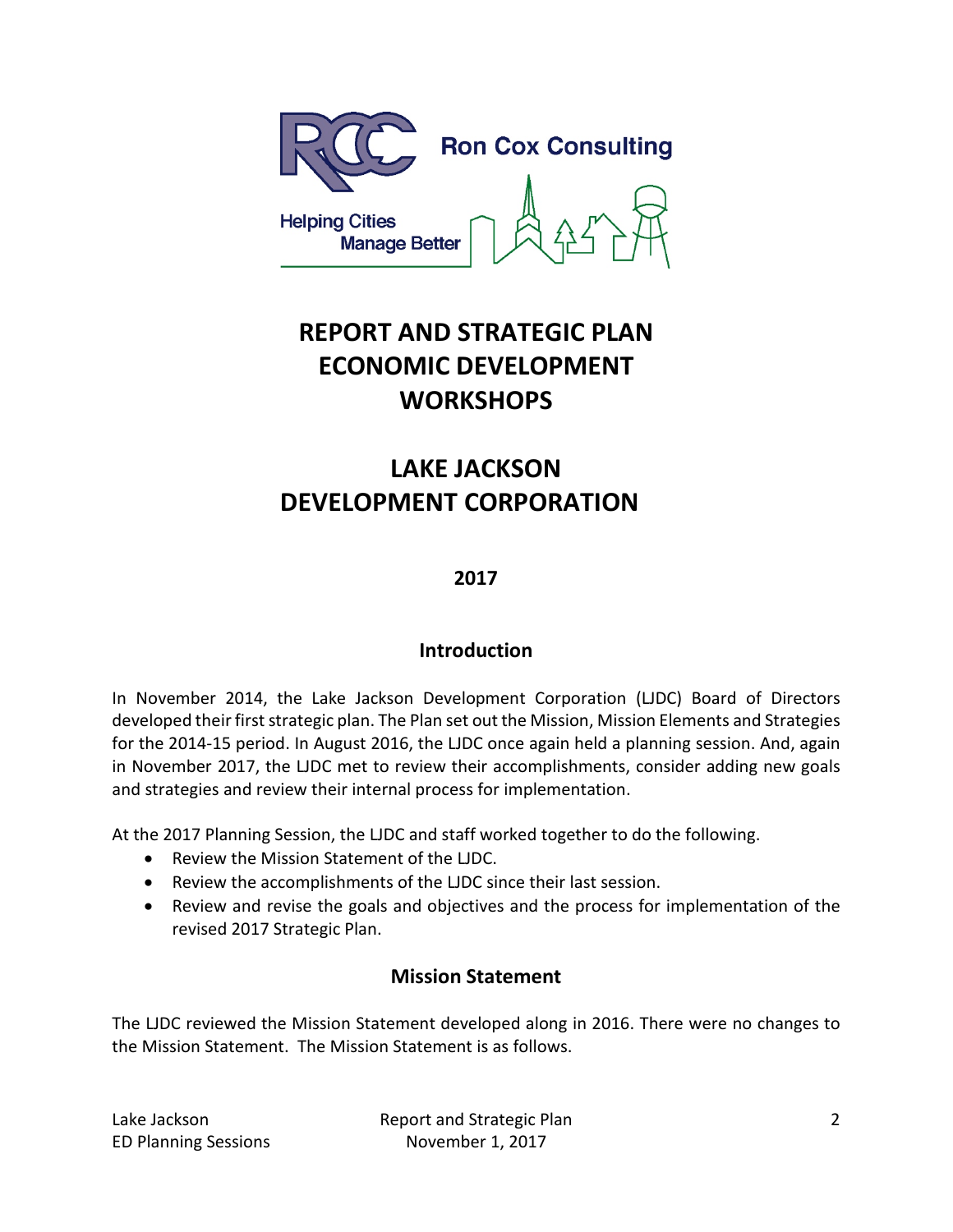#### **It is the mission of the LJDC to use proactive strategies and all available resources to promote future economic growth, support local businesses and market Lake Jackson as the premier city to live, work and play. (Revised 2016)**

#### **LJDC Accomplishments**

Although no formal report was presented, the Board members reviewed their work over the last year. It was agreement the Marketing Subcommittee was the most active. In review of each of the Areas of Emphasis, the Board added identifiable objectives within the goals as part of the 2017 work program.

#### **Encourage an Entrepreneurial Spirit**

- Implement Revitalization of Downtown
	- o Use the LJDC to review engineering proposals and plans for planned improvements
	- o Meet with business owners, specifically the Downtown Business Association to get to know them and better understand their needs.
	- o Review budgets and authorize//recommend funding for the planned improvements.
- Establish Lightening Teams
	- o Use the College, the Alliance and the Chamber and other entities as partners in developing the team and its role in supporting businesses in the city.
	- o Engage the small business people both business owners and building owners if they are different to understand their needs and determine how the city might help.
	- o Review and determine how to best utilize the Buxton Study information to assist small businesses.
	- o Establish a program to assist businesses in developing their marketing programs including exploring the use of outside consultants for the businesses where appropriate.
- Develop a business information packet
	- o Utilizing the partners identified above review the packet and determine what information is needed to assist businesses when dealing with the city.
	- o Determine how best to distribute the packet and to whom.
	- o Establish customized packets for different business types.
	- o Review and possibly establish an "ombudsman" program to assist and shepherd small businesses through the city permitting processes.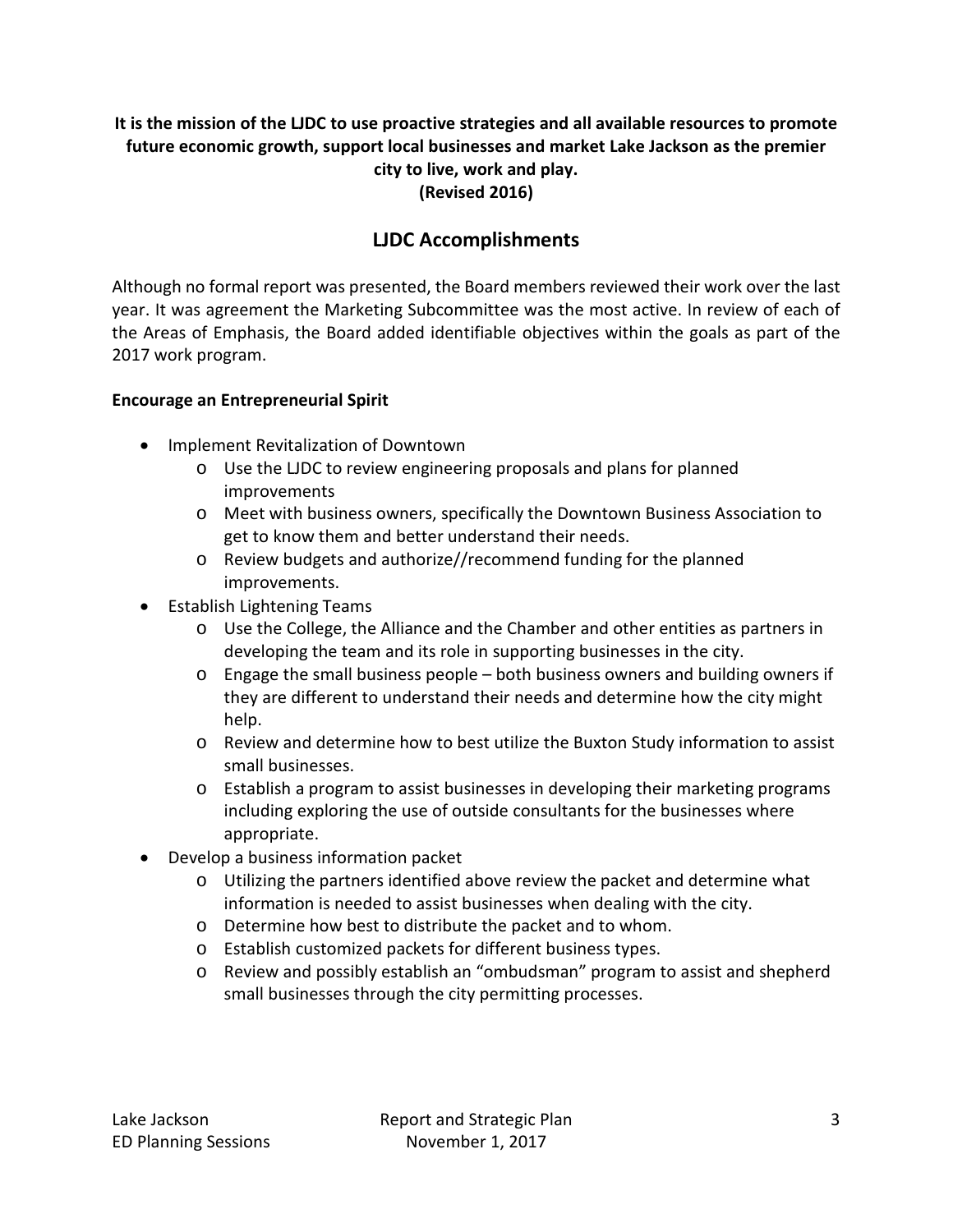#### **Market the City**

- Promoting the City
	- o Work with identified partners to determine the available land and facilities and place that list on the website.
	- o Ask the Alliance to make a presentation to the LJDC to determine where the two can partner.
	- o Assist in defining Search Engine Opportunities (SEO's) for small businesses.
- Expand ED initiatives
	- o Continue to study best practices on how Lake Jackson should market itself.
- Market Airport
	- o Update the already developed pamphlet as needed.
	- o Meet with airport operator to develop a joint strategy for marketing the airport.
- TEEX Study
	- o Continue to utilize the consultant on determining the best use of the TEEX information in the marketing campaign.

#### **Promote Quality of Life**

- Civic Facilities
	- o Coordinate and meet with the Parks Committee to better understand their planning and funding needs.
- Informing Employers of the value of Lake Jackson
	- o Search out opportunities for point of contact with major industrial employers and utilize them for specific projects and purposes as needed.

#### **Attract Primary Jobs**

• Continue to encourage housing development opportunities, so that when primary jobs are attracted, the employees will have a place to live in Lake Jackson.

#### **Implementation Process**

The LJDC Board reviewed the implementation process established in 2016. It was agreed the idea of subcommittees was a good one, but there were too many and the number of required meeting to work on the strategies and goals was too burdensome. The Board made the following changes in the process

- The number of subcommittees was reduced from four to three as follows. The change will be reflected in the revised 2017 Strategic Plan
	- o Marketing

ED Planning Sessions November 1, 2017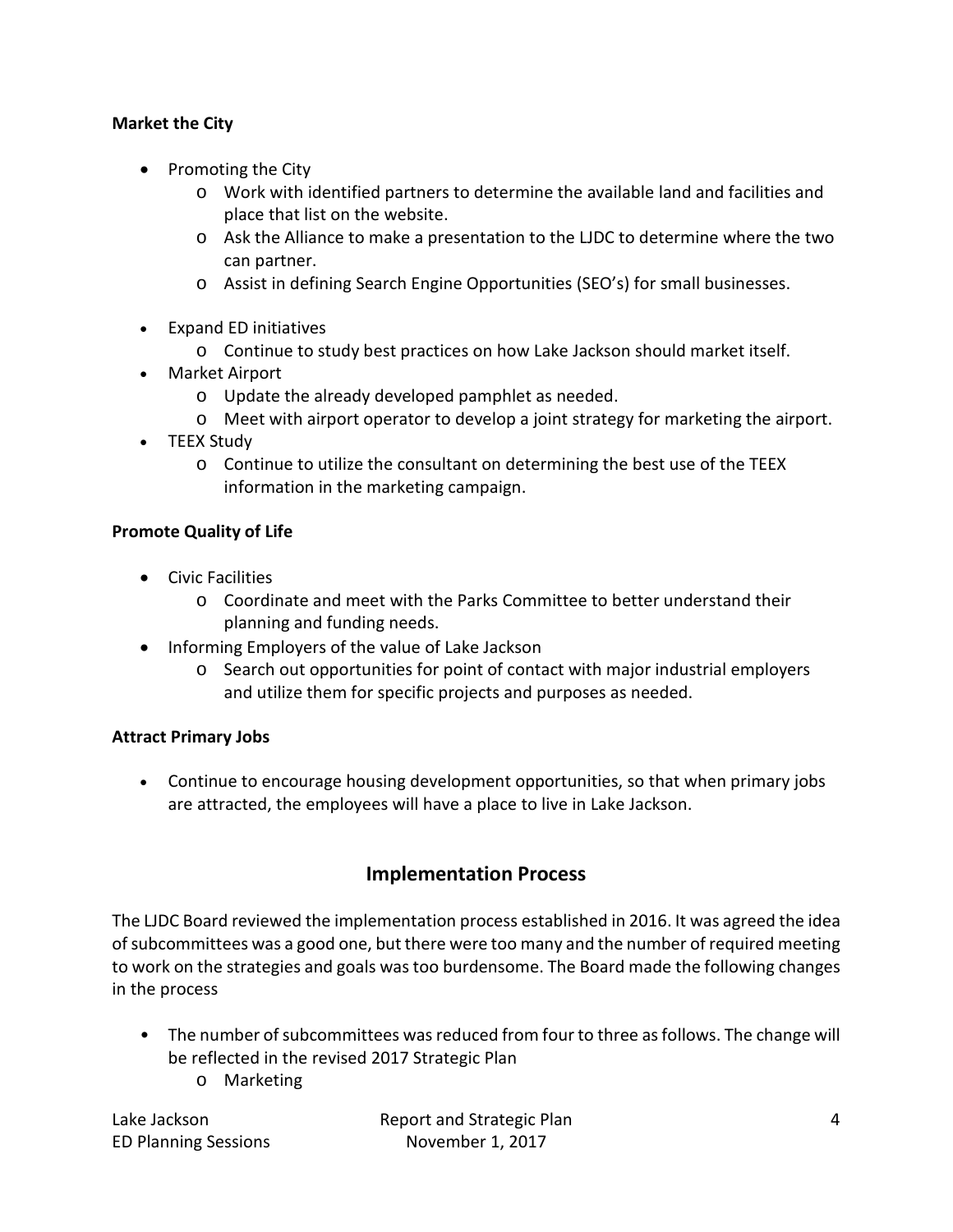- o Quality of Life
- o Promote Economic Growth (combine Encouraging an Entrepreneurial Spirit and Attracting Primary Jobs into a single area of emphasis)
- The Board will continue to meet every month, but every other month the subcommittees will meet during the regularly scheduled Board meeting time. The objective is for the subcommittees to meet at least six times per year without being required to schedule special meetings. Special meetings can certainly be scheduled.
- Each Board member will be assigned to at least one subcommittee.
- Each subcommittee will have a Chair as a contact for staff in preparing agendas for subcommittee consideration.

The assignments for the Board members are listed in the attached 2016 Strategic Plan.

#### **Conclusion**

As always, the members of the Board and staff worked together in an exemplary way, with an eye toward assisting the City and the citizens in expanding and developing economic opportunity.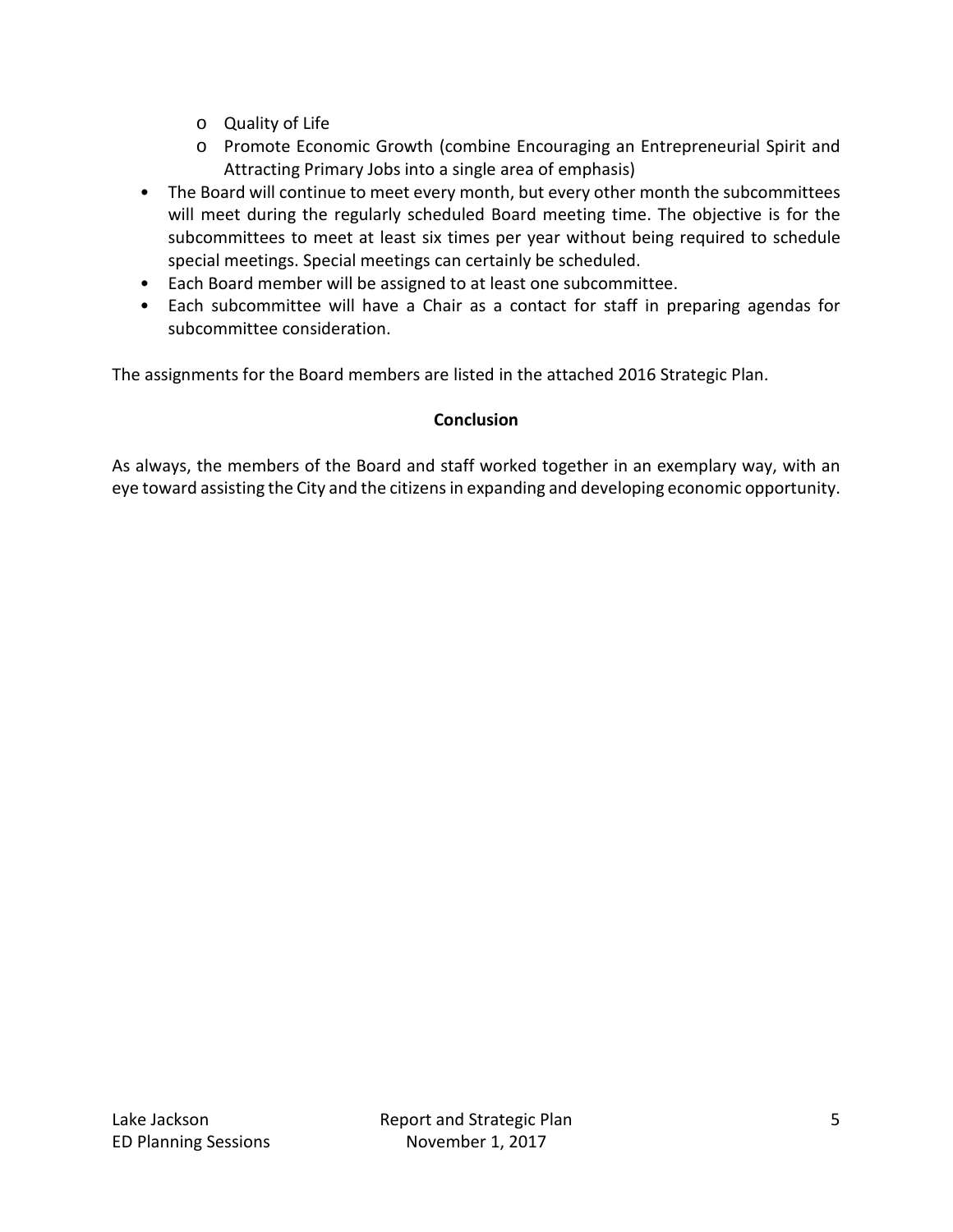

# **Lake Jackson Development Corporation Annual Strategic Plan**

### **2017-18**

**Prepared and Facilitated By Ron Cox Consulting**

Lake Jackson **Report and Strategic Plan** 6 ED Planning Sessions November 1, 2017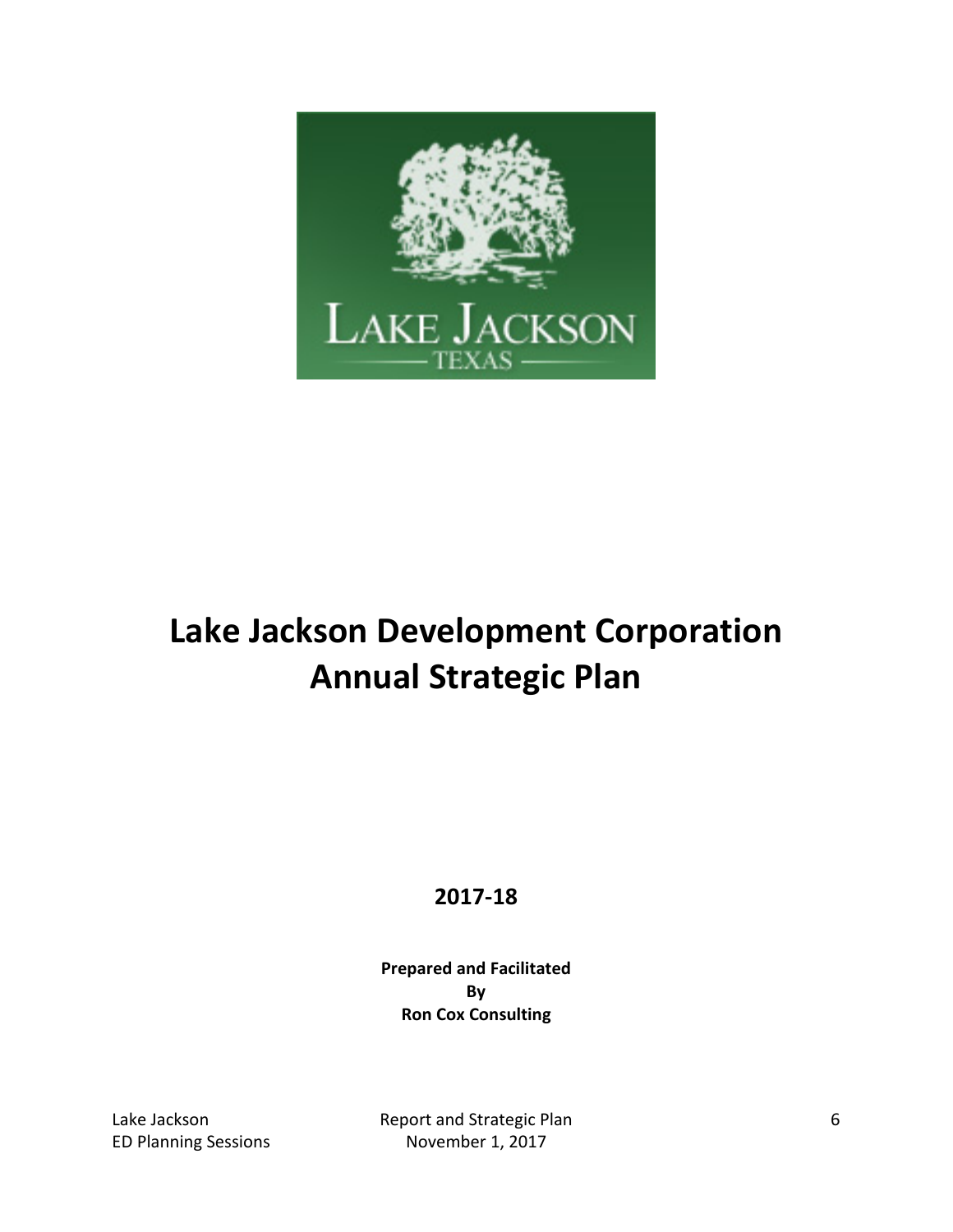**City of Lake Jackson Vision Statement**

## **Our Vision is to create an ideal community to live, work and play for all**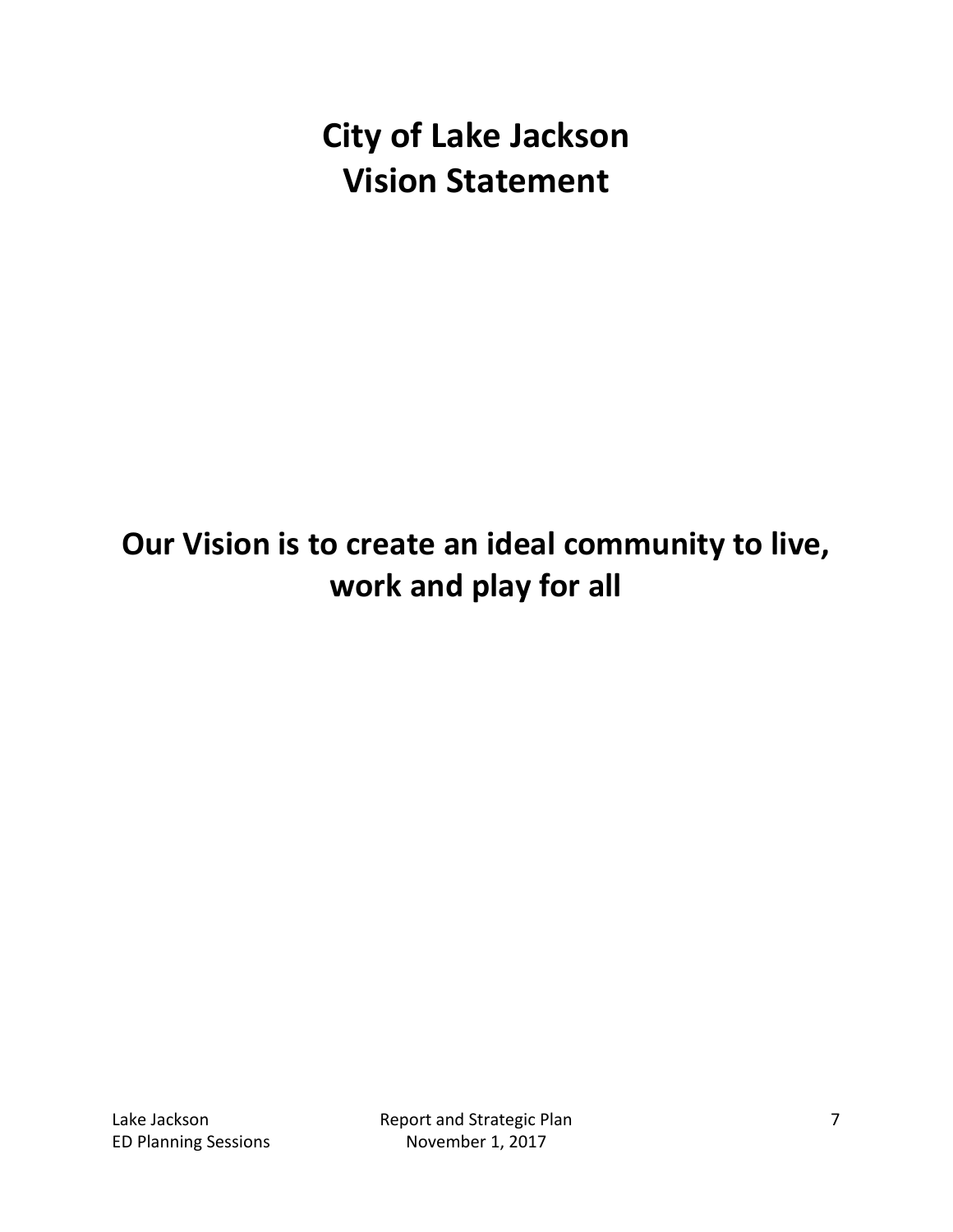# **City of Lake Jackson Mission Statement**

**It is the Mission of the City of Lake Jackson to be a leader among cities and in the region at large in delivering outstanding quality services to all citizens through innovative and efficient use of resources.**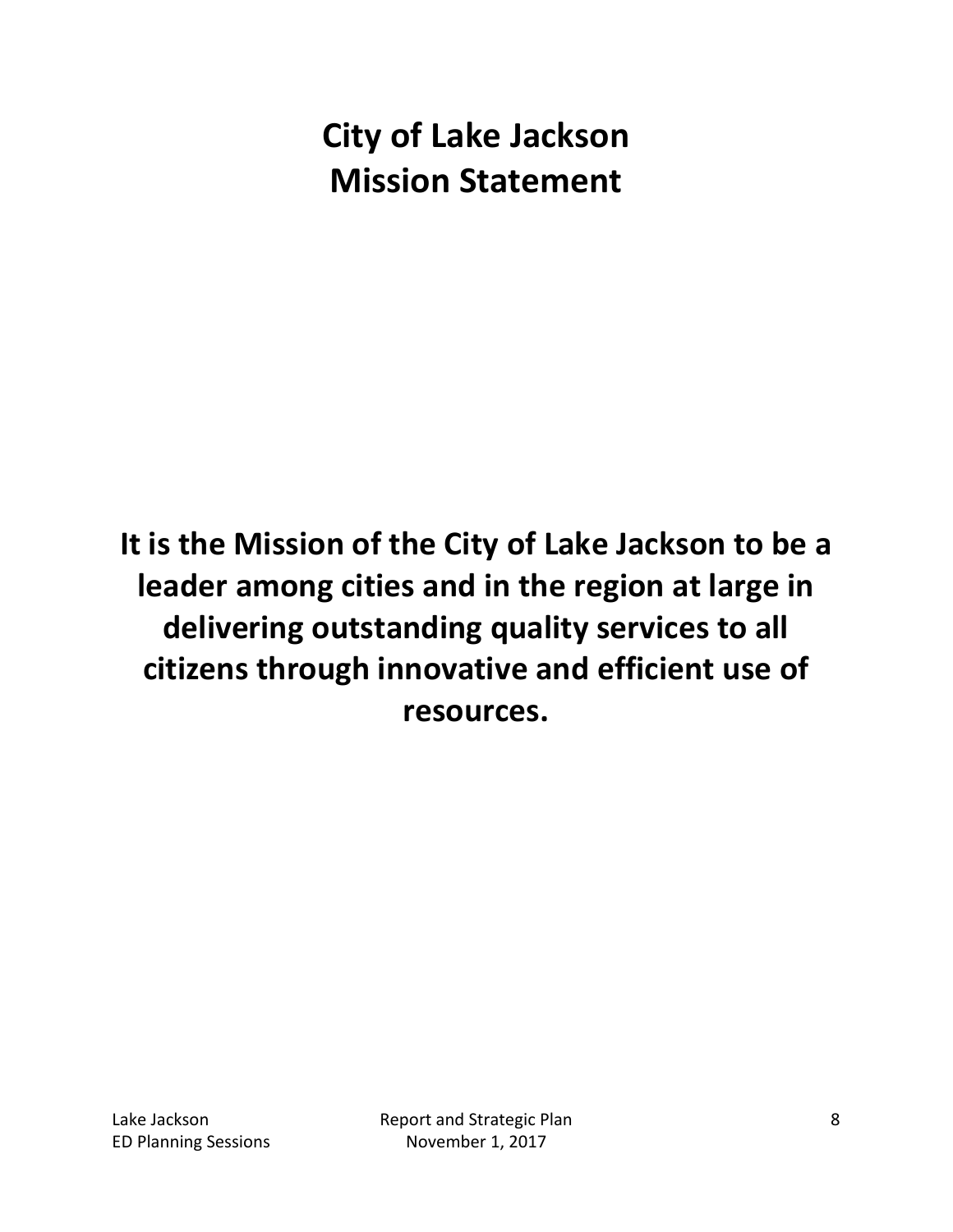## **City of Lake Jackson Economic Development Corporation Mission Statement**

**It is the mission of the LJDC to use proactive strategies and all available resources to promote future economic growth, support local businesses and market Lake Jackson as the premier city to live, work and play.**

**(revised 2016)**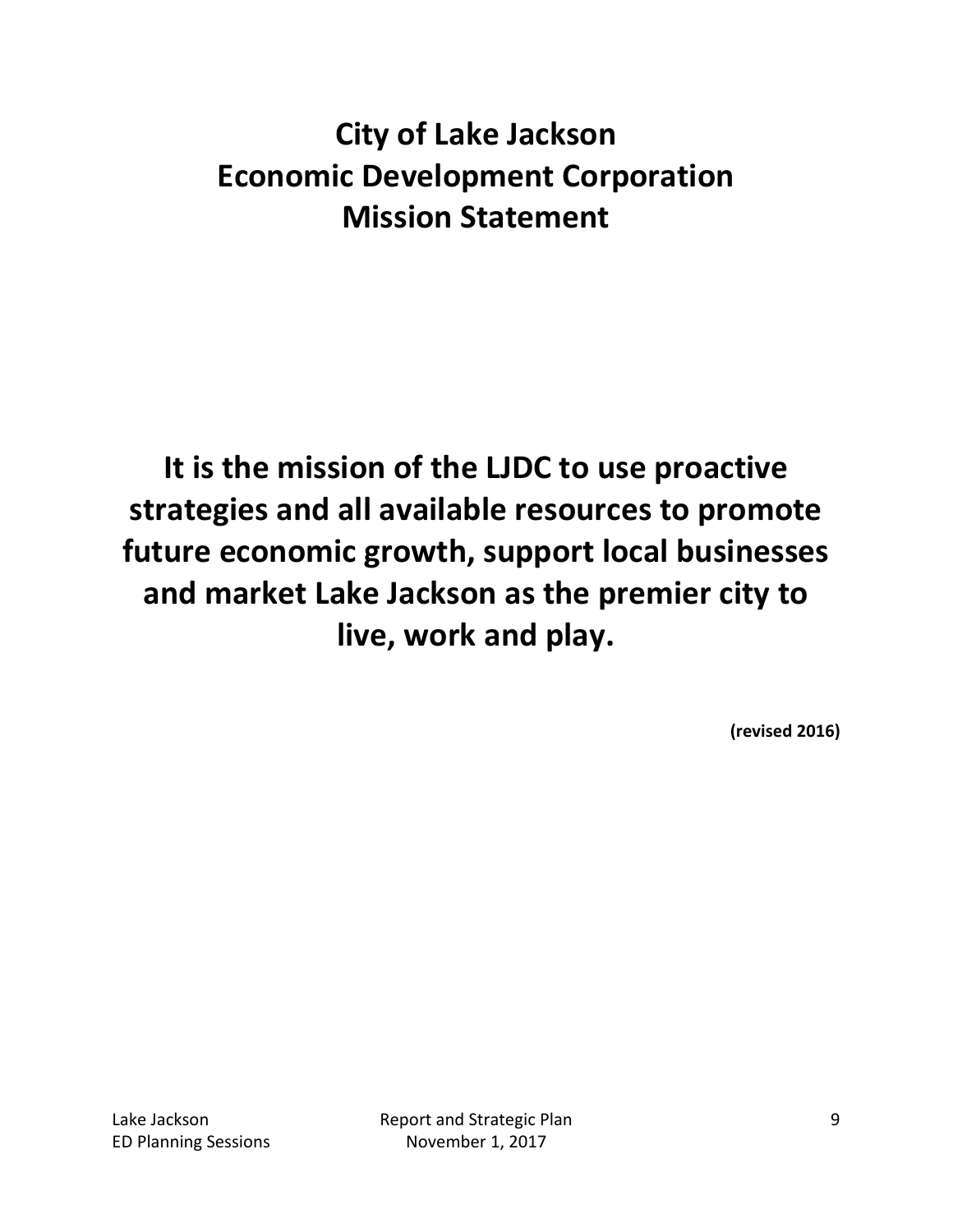# **Economic Development Corporation**

### **Mission Elements**

(revised 2017)

- **Marketing the City**
- **Promote Quality of Life**
- **Promote Economic Growth**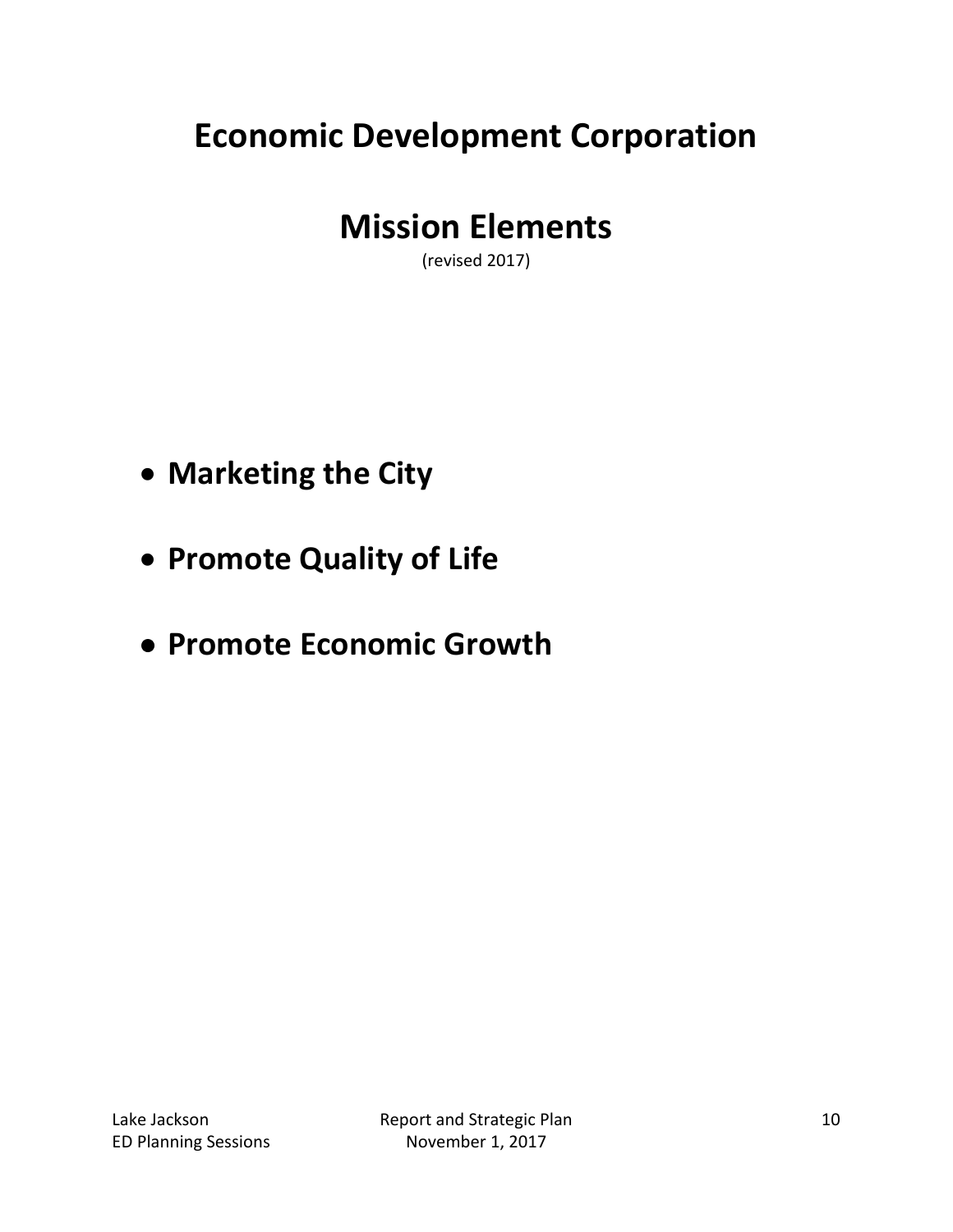# **Economic Development Strategies**

### **Marketing the City**

**(2017-18 revisions in red)**

Implementation Team

- Gary Rogers, Subcommittee Chair
- Jason Chavez
- Gerald Roznovsky
	- Prepare a comprehensive promotional campaign to market the City of Lake Jackson.
		- o Market various events in the City on a wide basis to attract outside visitors.
		- o Develop an upscale promotional packet of information to market the City of Lake Jackson.
		- o Recognize and market the special advantages of living and working in Lake Jackson.
		- o Prepare and promote ED "tools" available to business customers for land use and infrastructure improvements. (Comp Plan strategy)
		- o Work with identified partners to determine the available land and facilities and place that list on the website.
		- o Request the Alliance to meet with the Board to determine where the two can partner.
		- o Assist in defining Search Engine Opportunities (SEO's) for small businesses.
	- Expand City's ED Initiatives. (Council ED Strategies)
		- o Improve marketing of City for business growth.
		- o Provide reliable data to investors and developers interested in the LJ trade area.

ED Planning Sessions November 1, 2017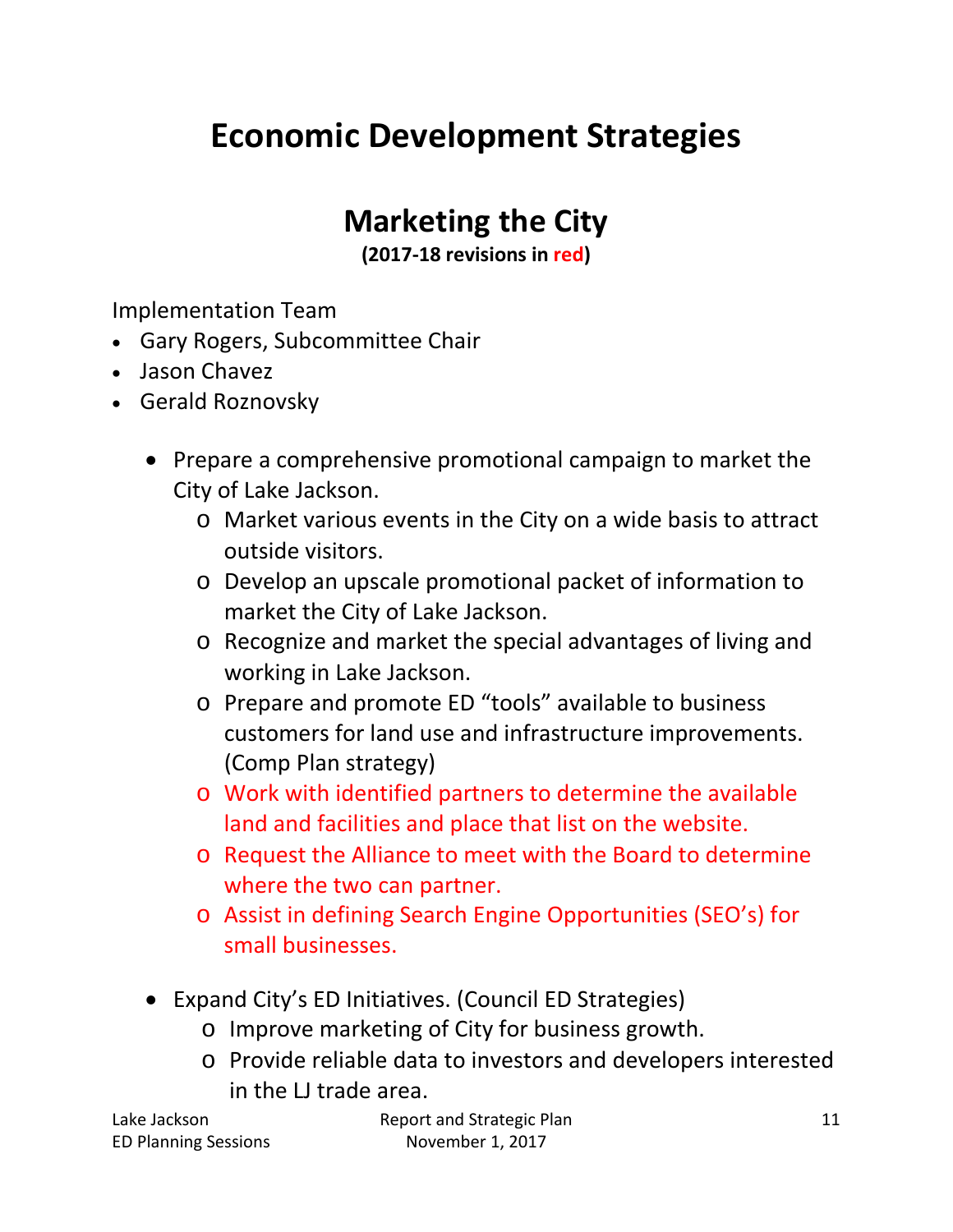- o Support initiatives that support the City's major retail areas.
- o Continue to study best practices on how Lake Jackson should market itself.
- Market the airport. (Comp Plan strategy)
	- o Update the already developed pamphlet as needed.
	- o Meet with airport operator to develop a joint strategy for marketing the airport.
- Implement the TEEX recommendations. (2016 LJDC strategy)
	- o Continue to utilize the consultant on determining the best use of the TEEX information in the marketing campaign.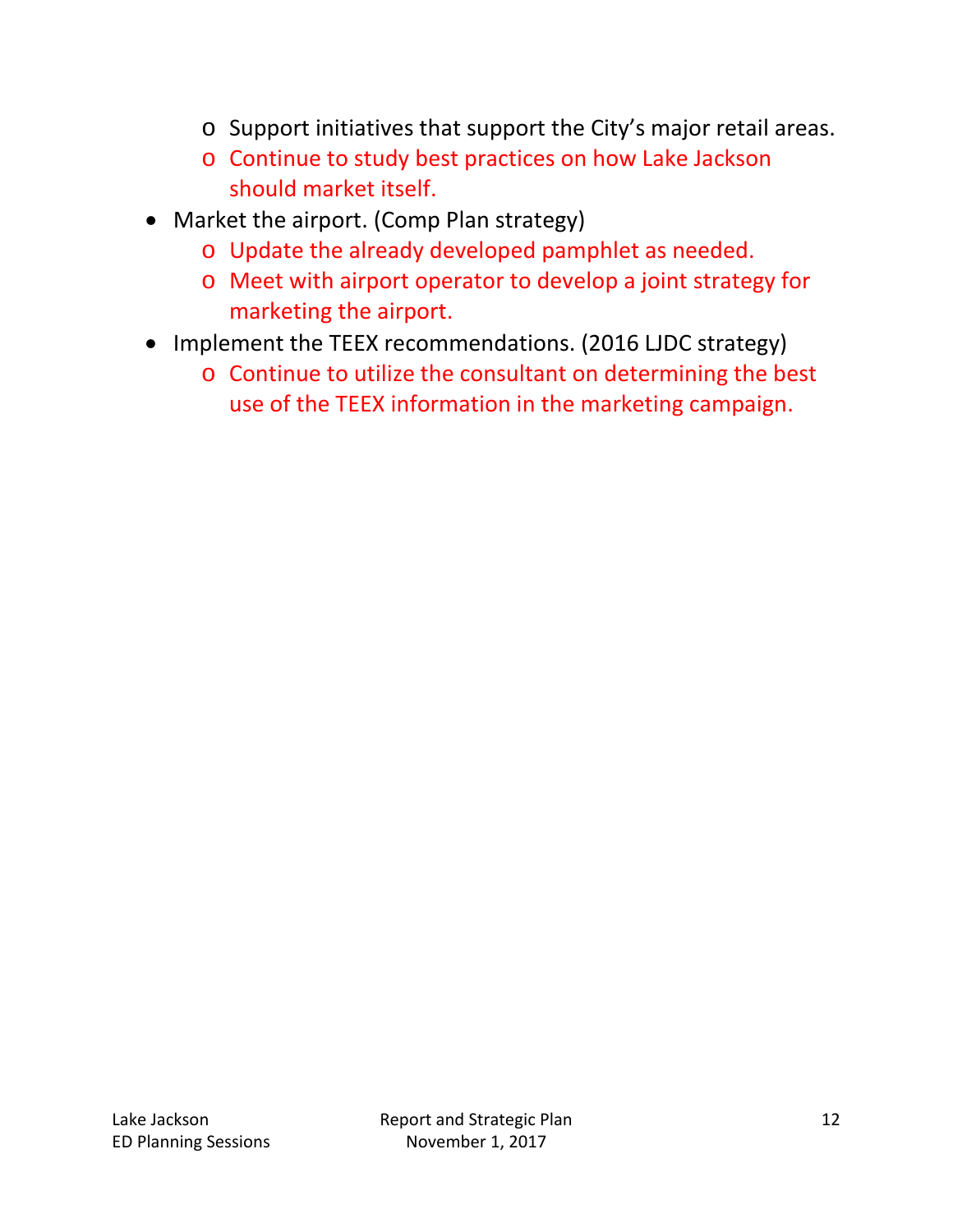# **Economic Development Strategies**

### **Promoting Quality of Life**

**(2017-18 revisions in red)**

### **Implementation Team**

- Buster Buell, Subcommittee Chair
- Lisa Pauls
- Rob Hall
	- Be known as "business friendly" in Lake Jackson.
		- o Establish a process of consistency for dealing with economic development matters.
	- Establish a process for informing employers to then inform employees – about opportunities for housing, businesses, schools and other quality of life opportunities in Lake Jackson.
		- o Search out opportunities for point of contact with major industrial employers and utilize them for specific projects and purposes as needed.
	- Promote the construction of quality civic facilities in the community by investing in both existing and new facilities where needed. (2016 LJDC Strategy)
		- o Establish a signature park (Comp Plan Strategy)
		- o "Build to great."
		- o Coordinate and meet with the Parks Committee to better understand their planning and funding needs.
	- Participate to the extent possible in enhancing new housing development and housing redevelopment. (Comp Plan and Council ED Strategy)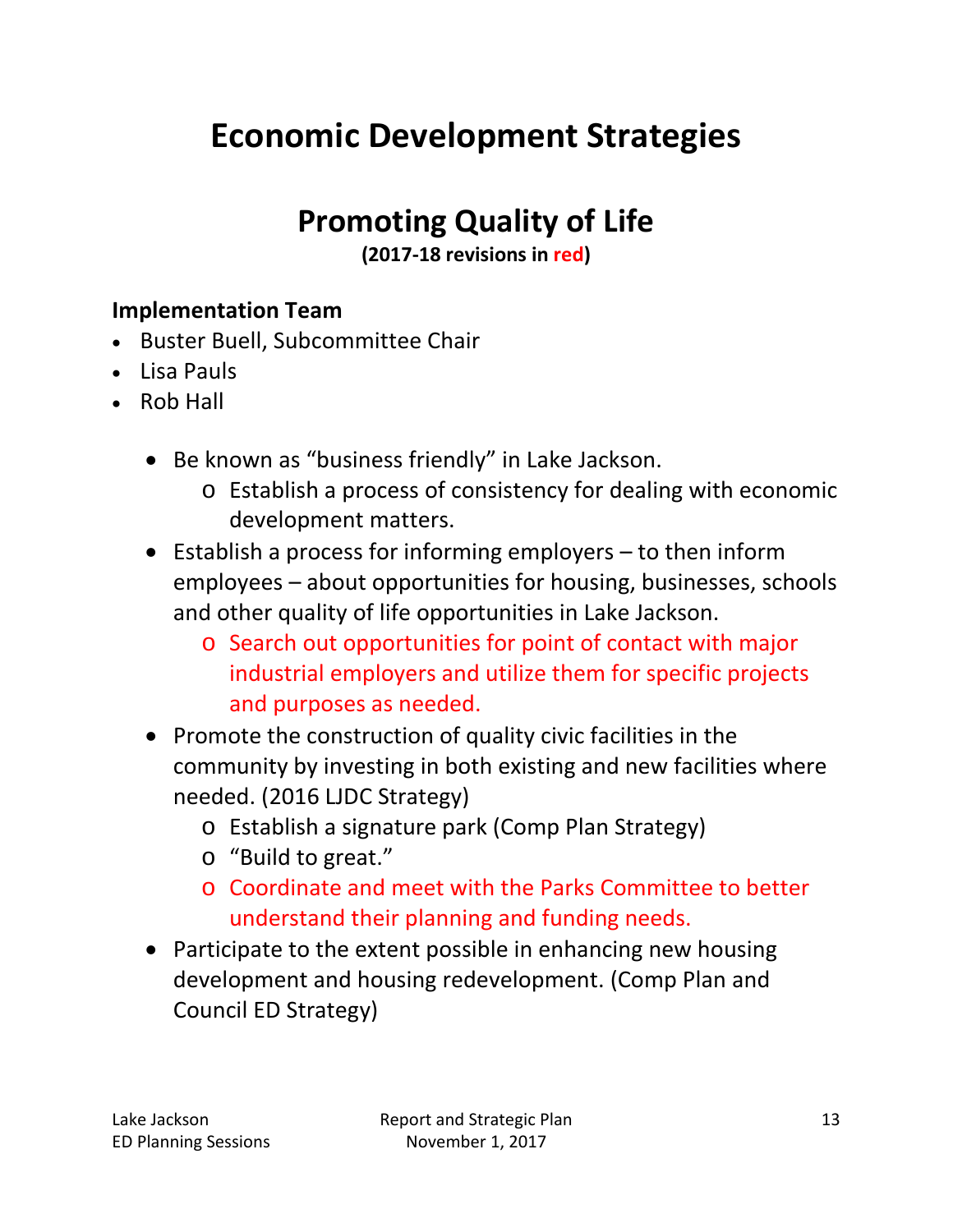# **Economic Development Strategies**

### **Promote Economic Growth**

**(2017-18 revisions in red)**

### **Implementation Team**

- Gerald Roznovsky, Subcommittee Chair
- Nathan Whipple
- Gary Rodgers

### **Promote Future Economic Growth**

- Define and identify the type of primary jobs suitable for Lake Jackson.
- Develop a process for actively pursuing primary jobs.
- Implement recommendation of TEEX Study (2016 LJDC Strategy)
- Continue to encourage housing development opportunities, so that when primary jobs are attracted, the employees will have a place to live in Lake Jackson.

#### **Support Local Businesses**

- Establish a proactive business culture within the City of Lake Jackson organization.
	- o Prepare a "New Business Packet" for each prospect outlining the advantages and amenities of Lake Jackson, as well as the process for obtaining permits.
	- o Use the LJDC to review engineering proposals and plans for planned improvements
	- o Meet with business owners, specifically the Downtown Business Association to get to know them and better understand their needs.
	- o Review budgets and authorize//recommend funding for the planned improvements.